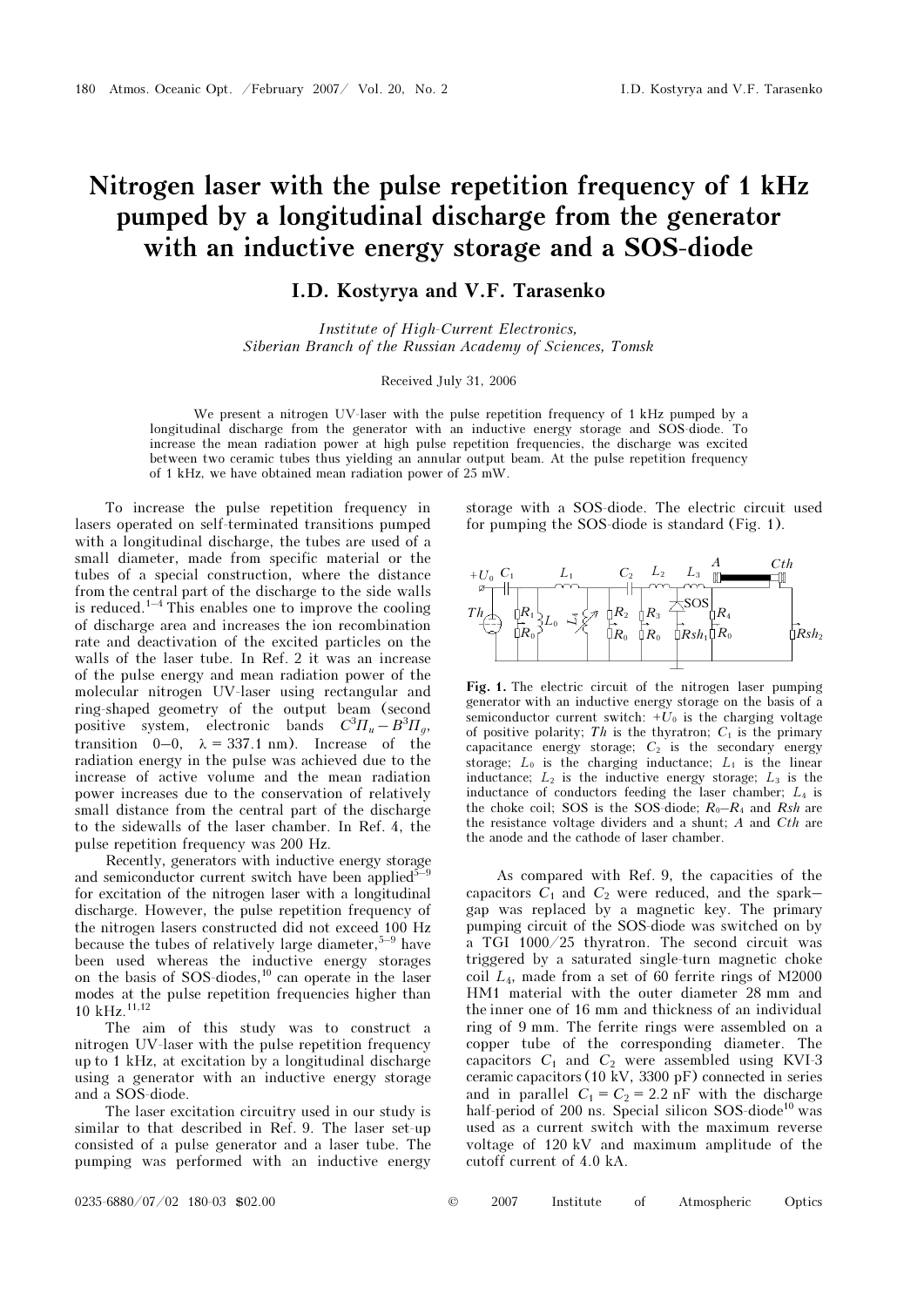Construction of the laser chamber is presented in Fig. 2. The discharge was initiated between two ceramic tubes 5 and 6. The external ceramic tube 5 was 280 mm long and its inner diameter was 9 mm. The second ceramic tube 6 of 300 mm in length was placed inside this tube; its outer diameter was 8 mm.



Fig. 2. Block-diagram of the laser chamber elements in the axial section: 1 are the mirrors; 2 are the brass electrodes and adjustment units simultaneously; 3 is the teflon insulator; 4 is the reverse current-conducting wire; 5 is the external ceramic tube of the laser chamber; 6 is the internal ceramic tube; 7 is the SOS-diode; 8 is the discharge gap between the ceramic tubes.

The internal tube was filled with epoxy resin. Investigations were carried out at two positions of the internal tube relative to the external one. In the first case, the central axes of both tubes coincided that gave an identical gap between the tubes, equal to  $0.5$  mm. Figure  $3a$  presents the laser radiation beam geometry visualized with a luminescent screen. In the second case, the internal tube 6 touched the inner surface of the external one 5 that gave laser beam geometry of a sickle shape (Fig. 3b).

The cavity was formed by an aluminum coated flat mirror and a plane-parallel quartz plate. Energy and mean radiation power were measured with an IMO-2N calorimeter, radiation pulse shape was recorded using a PEK-22 photodiode. Voltage and current oscillograms were recorded by means of the resistance voltage dividers, current shunts or a Rogowsky loops. Electric signals were recorded with a TDS3032 oscilloscope.

The pulse repetition frequency could be varied from hertz to 1 kHz. At the enhanced frequencies, laser chamber and electrodes were overheated, therefore, the laser chamber was cooled by the airflow, and nitrogen was pumped through the discharge area. Time of laser operation without overheat depended on pulse repetition frequency and was about 5 minutes at 1 kHz.

Using the laser constructed we have investigated the dependences of its mean radiation power on pressure and pulse repetition frequency. Such a dependence for the annular output beam is shown in Fig. 4. Optimal pressure made about 13 Torr. The maximum mean power (31 mW) was obtained at a frequency of 0.6 kHz. Further increase of the pulse repetition frequency, led to heating of the internal ceramic tube that affected the lasing. It has led to a decrease of the mean power of output radiation. This problem can be solved by cooling the internal tube using water; however, this would complicate the laser construction.





Fig. 3. Photographs of the screen in the luminescence light under the action of UV-laser radiation. The outer diameter of the beam is about 10 mm.



Fig. 4. The dependence of the nitrogen laser mean radiation power on the pulse repetition frequency at nitrogen pressure of 13 Torr.

Setting of the internal tube on the surface of the external one (output beam photo is shown in Fig. 3b) led to a decrease of the optimal nitrogen pressure (down to 9 Torr) and of the pulse repetition frequency